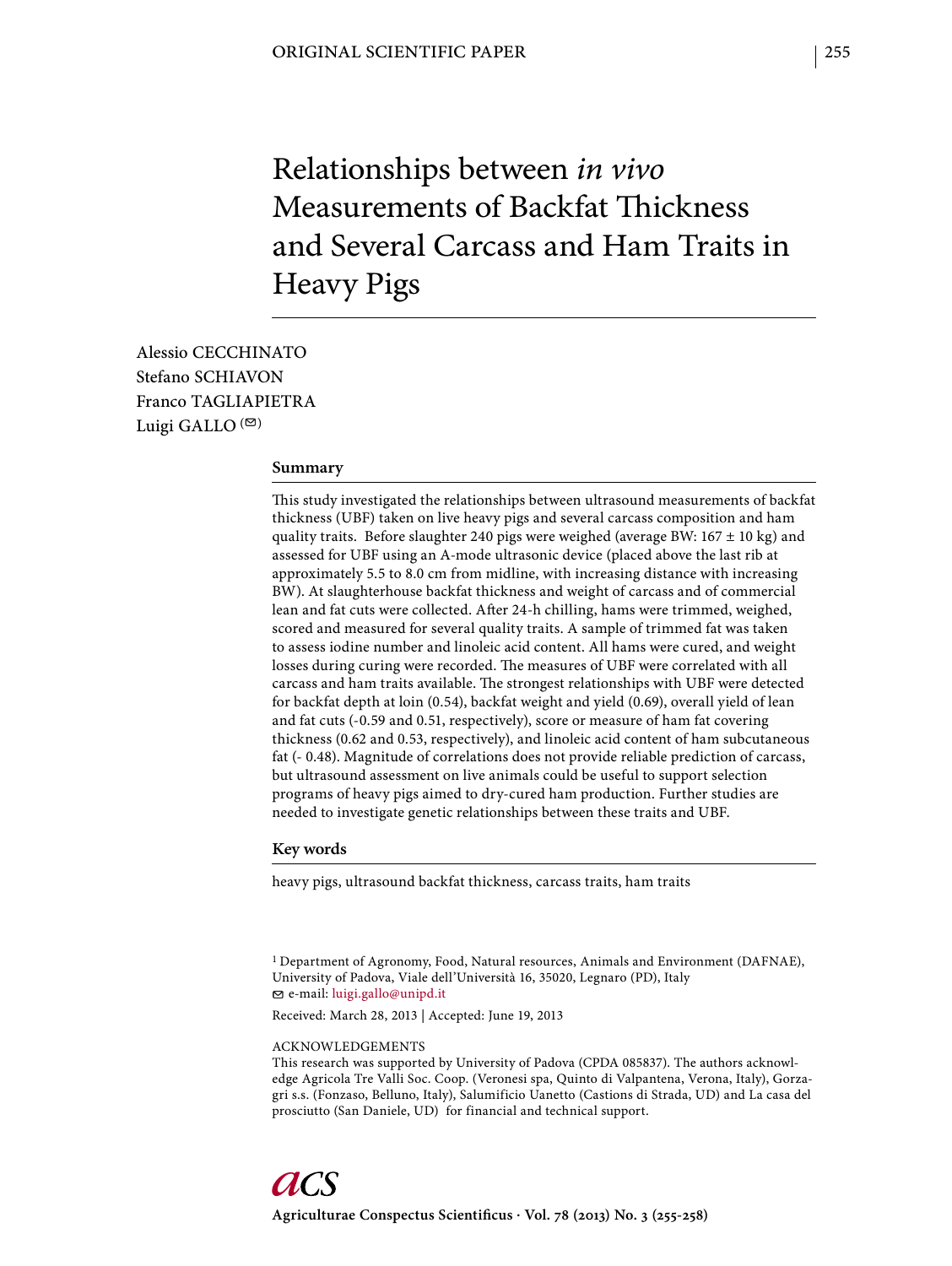## **Aim**

The ultrasound technology has been widely applied by the pig industry and by seedstock producers to evaluate carcass quality and composition on the live pig and to improve genetic merit for composition traits (Moeller, 2002; Magowan and McCann, 2006; Ayuso et al., 2013). However, the relationships between ultrasound measurements and carcass traits have been scarcely investigated on typical Italian heavy pigs intended for the production of Protected Designation of Origin (PDO) drycured hams. Furthermore, the role of ultrasound technology on live animals for the evaluation of quality traits of raw hams aimed to dry-curing process has not been examined. Therefore, this study aimed to investigate the relationships between ultrasound measurements of backfat thickness (UBF) taken on live heavy pigs prior to slaughter and several carcass composition and ham quality traits.

# **Material and methods**

All experimental procedures were reviewed and approved by the Ethical Committee for the Care and Use of Experimental Animals (CEASA) of the University of Padova.

#### **Animals**

A total of 240 crossbred pigs (120 gilts and 120 barrows), grouped in three consecutive batches of 80 pigs each, were used in this study. Pigs were offspring of 12 boars of the C21 Goland sire line (Gorzagri, Fonzaso, Italy) mated to 32 Large Whitederived crossbred sows. In each batch, pigs were housed in 8 pens of 10 animals each and received, from 90 kg BW onwards, one of four feed treatments differing for crude protein and lysine content. Pigs were fed on the basis of a restricted feeding regime where the daily amount of feed per pig increased from 2.4 to 3.2 kg/d from the first to the last week on feed, when the pigs were expected to weigh 90 and 165 kg BW, respectively.

#### **Ultrasound backfat thickness collection**

Approximately at 9 months of age and 36 h before slaughter pigs were weighed (average BW:  $167 \pm 10$  kg) and assessed for backfat thickness using an A-mode ultrasonic device (Renco Lean-Meater series 12, Renco corporation, Minneapolis, USA). Ultrasound backfat thickness was collected above the last rib at approximately 5.5 to 8.0 cm from midline, with increasing distance with increasing BW, on pigs confined in a weighbridge, so that their movement was restricted and standing posture was maintained.

#### **Carcass and ham data collection**

Pigs were slaughtered in one day per batch in the same slaughterhouse. Hot carcasses were weighed and backfat thickness was measured on the half left carcass at the 1st thoracic and at the last lumbar vertebra using a caliper. One hour after slaughter, carcasses were processed according to Italian commercial procedure and weight of commercial lean (neck, shoulder, loin and ham) and fat cuts (backfat, belly and jowl) were collected. Hams were chilled (0–2  $\degree$ C) for 24 h and thereafter trimmed to obtain the typical ham round-shape. After trimming, all left and right hams were weighed and scored by the same expert for round shape and marbling (from 0, low, to 4, high) and for fat covering thickness, (from - 4, low to 4, high). Fat covering thickness was also measured with a ruler in the external part of hams beneath the femur head near semimembranosus muscle ("sottonoce" position) and with ultrasound technology (Aloka SSD 500) in the "corona" position, near quadriceps muscle. To determine iodine value and fatty acid composition, a sample of trimmed fat including both outer and inner layer was taken from both left and right hams, frozen and stored at -20°C pending analysis.

All hams were cured according to the San Daniele procedure, and weight losses during curing were recorded.

#### **Analysis of fat samples**

Samples of subcutaneous fat tissue were chopped into small pieces and minced. About 25 g of minced fat were placed in a drying oven  $(100^{\circ}C)$  until full fusion. The liquid fat obtained was filtered through anhydrous sodium sulphate. The fat samples were analysed for both iodine value and fatty acids composition. Iodine value was determined using the Wijs method (AOAC, 1980). The fatty acid profile was determined, after methylation (Chouinard et al., 1999), using a gas-chomatograph (8000 Serie Top, ThermoQuest, Milano, Italy) equipped with a split-splittless injector and a flame ionization detector. Individual fatty acid methyl esters were separated on a 30 m long capillary column with 0.25 mm of internal diameter and 0.25  $\mu$ m film thickness (Omegawax 250, Supelco, Bellefonte PA, USA) containing a polar stationary phase. The gas chromatography conditions were as follows: detector and injector temperature: 250°C; oven initial temperature: 140°C, with an increase of 4°C/min until 220°C. The flow rate of the carrier gas (hydrogen) was 1.6 ml/min and 0.4 μl of solution was injected. Chromatografic data were recorded and integrated with a dedicated soft ware (CE Chrom Card). Methylesters were identified by comparison of retention time with a standard mixture containing fifty-two pure fatty acids  $(4674, Nu-chek$  prep inc., MN, USA). The concentration of the various fatty acids, grouped into saturated, monounsaturated, polyunsaturated, n3 and n6, were calculated from their corresponding chromatographic areas, from the chromatographic area and the amount of methyl 12-tridecenoate used as internal standard (# U-35M, Nu-chek prep inc., MN, USA) and from the weight of the fat sample.

#### **Editing and statistical analysis**

Yield of commercial cuts was computed as the ratio between the weight of cuts and the weight of carcass including the head. Traits from left and right ham of each pig were averaged prior to statistical analysis. Descriptive statistics for ultrasound, carcass and hams traits and Pearson correlations were calculated using the procedures in SAS (SAS Inst. Inc., Cary, NC). Both rough correlations and partial correlations on residuals from a model accounting for batch, diet, gender and sire effects were run. As differences between the two sets of correlations were trivial, only rough correlations are presented in results.

# **Results and discussion**

Descriptive statistics for weight of carcass and main cuts and Pearson correlation coefficients with in vivo UBF are given in table 1. Carcass and commercial cuts weight shown by experimental pigs were consistent with typical performance required to heavy Italian pigs (Bosi and Russo, 2004; Della Casa et al., 2010). Backfat depth measured on carcass averaged 38.5 and 23.7 mm at shoulder and loin, respectively. Both values were higher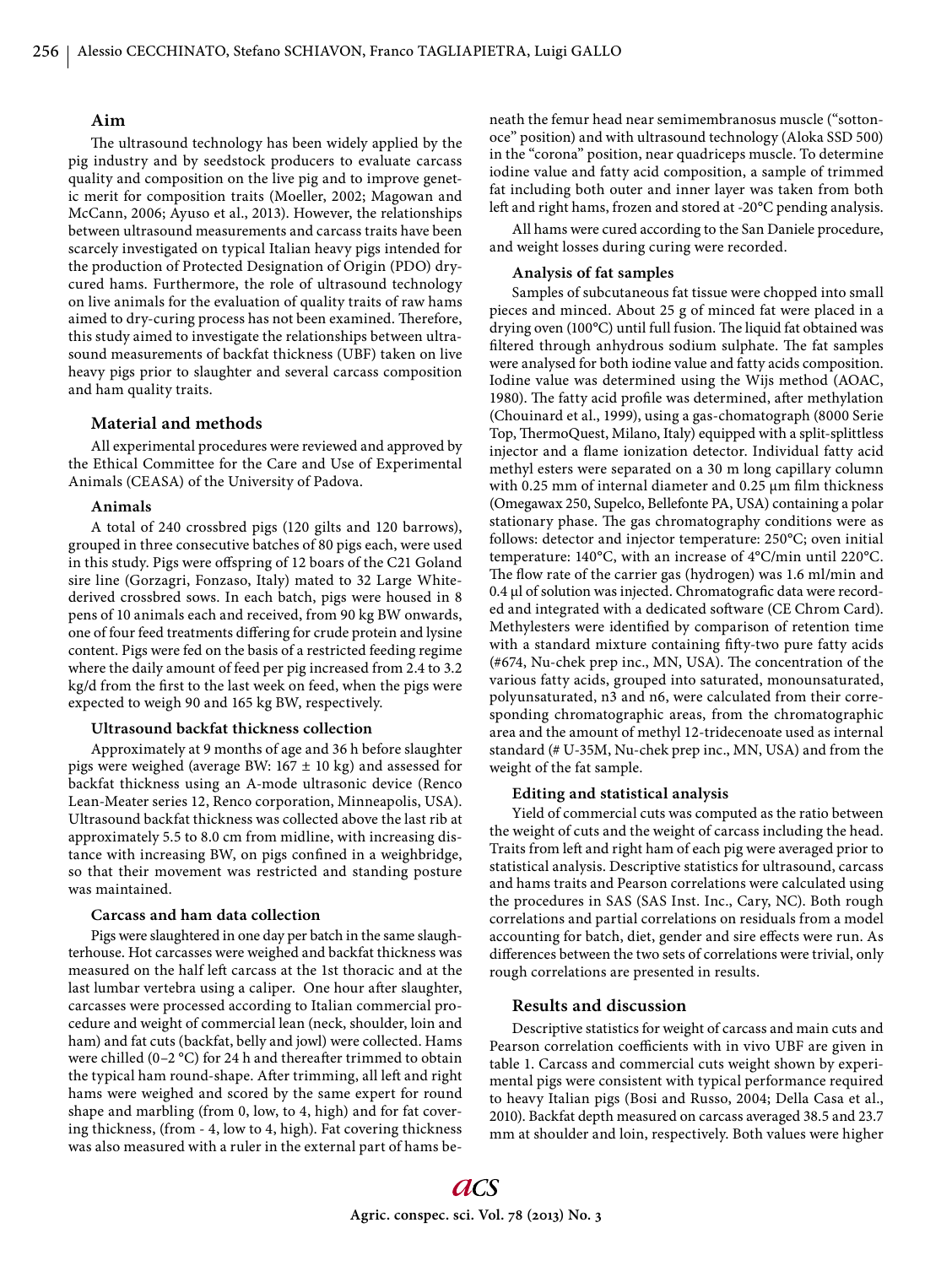**Table 1.** Descriptive statistics for weight of carcass and main cuts and Pearson correlation coefficients with in vivo ultrasound backfat estimates (UBF; mean: 18 mm, standard deviation: 3 mm)

|                                                  | Mean  | SD <sup>1</sup> | Correlation<br>with $UBF2$ |
|--------------------------------------------------|-------|-----------------|----------------------------|
| Carcass weight, kg                               | 138   | 8.2             | 0.19                       |
| Backfat at 1 <sup>st</sup> thoracic vertebra, mm | 38.5  | 5.62            | 0.37                       |
| Backfat at last lumbar vertebra, mm              | 23.7  | 4.44            | 0.54                       |
| Loins, kg                                        | 18.13 | 1.49            | ns                         |
| Trimmed hams, kg                                 | 30.00 | 2.08            | ns                         |
| Shoulders, kg                                    | 16.65 | 1.53            | $-0.21$                    |
| Necks, kg                                        | 9.05  | 0.67            | ns                         |
| Overall lean cuts, kg                            | 73.81 | 5.01            | ns                         |
| Backfat, kg                                      | 8.14  | 1.53            | 0.69                       |
| Belly, kg                                        | 17.42 | 2.48            | 0.27                       |
| Jowl, kg                                         | 7.56  | 0.74            | 0.31                       |
| Overall fat cuts, kg                             | 33.11 | 3.95            | 0.49                       |

<sup>1</sup> SD: standard deviation; <sup>2</sup> ns: P>0.01.

**Table 2.** Descriptive statistics for yield of main cuts on carcass weight and Pearson correlation coefficients with in vivo ultrasound backfat estimates (UBF; mean: 18 mm, standard deviation: 3 mm)

|                      | Mean  | SD <sup>1</sup> | Correlation<br>with $UBF2$ |
|----------------------|-------|-----------------|----------------------------|
| Loins, %             | 13.20 | 0.76            | $-0.40$                    |
| Trimmed hams, %      | 21.84 | 0.91            | $-0.32$                    |
| Shoulders, %         | 12.12 | 0.85            | $-0.44$                    |
| Necks, %             | 6.60  | 0.33            | $-0.39$                    |
| Overall lean cuts, % | 53.74 | 1.96            | $-0.59$                    |
| Backfat, %           | 5.92  | 1.04            | 0.69                       |
| Belly, %             | 12.67 | 1.55            | 0.23                       |
| Jowl, %              | 5.60  | 0.51            | 0.24                       |
| Overall fat cuts, kg | 24.08 | 2.35            | 0.51                       |

<sup>1</sup> SD: standard deviation; <sup>2</sup> ns: P>0.01.

than UBF. It has been reported that A-mode ultrasonic device frequently underestimated corresponding measurements on carcasses (Moeller, 2002; Wiseman et al., 2007), as a possible result of the inability of A-mode device to consistently define the third layer of fat covering the loin muscle of the pig. However, Ayuso et al. (2013) reported underestimated backfat measurements for heavy pigs also using real time ultrasound devices. Correlation between UBF and backfat depth assessed on carcass using caliper was higher when this measure was taken at loin (0.54) than when it was taken at shoulder (0.37). In general, relationships between UBF and backfat depth assessed on carcass observed in this study was lower than those reported by others (Cisneros et al., 1996; Kloareg et al., 2006; Ayuso et al., 2013). Correlations of UBF with weight of carcass or commercial lean cuts were very moderate (carcass and shoulder) or not significant at all (loin, ham, neck, overall lean cuts weight). Conversely, UBF appeared well correlated with weight of overall commercial fat cuts (0.49) and above all with backfat weight (0.69). Weak correlations between ultrasound live backfat assessment and weight of lean cuts have been found in the study of Ayuso et al. (2013).

**Table 3.** Descriptive statistics for ham quality traits and curing losses and Pearson correlation coefficients with in vivo ultrasound backfat estimates (UBF; mean: 18 mm, standard deviation: 3 mm)

|                                          | Mean  | SD <sup>1</sup> | Correlation<br>with $UBF2$ |
|------------------------------------------|-------|-----------------|----------------------------|
| Trimmed hams evaluation score for:       |       |                 |                            |
| - round shape, (0, low to 4, high)       | 1.69  | 0.69            | ns                         |
| - fat covering thickness,                | 0.02  | 1.64            | 0.62                       |
| $(-4, low to 4, high)$                   |       |                 |                            |
| - marbling, $(0, low to 4, high)$        | 1.50  | 0.71            | 0.16                       |
| Measured fat covering thickness (mm) at: |       |                 |                            |
| $-$ sottonoce <sup>3</sup>               | 21.9  | 6.35            | 0.53                       |
| $-$ corona <sup>4</sup>                  | 5.75  | 0.86            | 0.18                       |
| Fat covering chemical assessment:        |       |                 |                            |
| - iodine number                          | 65.20 | 3.10            | $-0.19$                    |
| - linoleic acid, %                       | 12.90 | 1.35            | $-0.48$                    |
| - saturated, %                           | 37.04 | 1.61            | 0.17                       |
| - monounsaturated, %                     | 47.17 | 1.55            | 0.23                       |
| - polyunsaturated, %                     | 13.90 | 1.26            | $-0.50$                    |
| $- n3, %$                                | 0.85  | 0.09            | $-0.28$                    |
| $- n6, %$                                | 12.24 | 1.16            | $-0.50$                    |
| Curing losses (%) at the end of:         |       |                 |                            |
| - salting period                         | 3.29  | 0.60            | $-0.33$                    |
| - resting period                         | 18.04 | 1.52            | $-0.23$                    |
| - seasoning                              | 27.95 | 2.01            | $-0.28$                    |
|                                          |       |                 |                            |

<sup>1</sup> SD: standard deviation; <sup>2</sup> ns: P>0.01; <sup>3</sup> external part of hams beneath the femur head near semimembranosus muscle; 4near quadriceps muscle

Descriptive statistics for yield of main cuts on carcass weight and Pearson correlation coefficients with in vivo UBF are shown in table 2. Commercial lean and fat cuts yielded nearly 54% and 24% on carcass weight. In general, correlations between UBF and yield of commercial cuts were always significant  $(P < 0.01)$ and constantly higher than those observed when UBF was correlated with weight of commercial cuts. The relationship between UBF and yield of overall lean cuts appeared stronger than that observed between UBF and yield of overall fat cuts. However, yield of backfat showed the highest correlation with UBF again. Correlations between UBF and yield of lean cuts from this study are comparable, albeit slightly higher, than those reported by Ayuso et al. (2013) in a trial involving Iberian pigs and a real time ultrasound device.

Descriptive statistics for ham quality traits and curing losses and Pearson correlation coefficients with in vivo ultrasound backfat estimates are reported in table 3. Average fat covering thickness of hams, iodine value and linoleic acid content of subcutaneous fat of hams were well within the values dictated by regulations governing PDO dry-cured ham production (Bosi and Russo, 2004). The strongest relationships between UBF and ham quality traits were found for score or measure of fat covering thickness (0.62 and 0.53, respectively) and for linoleic or total polyunsaturated fatty acids content (-0.48 and -0.50, respectively). Conversely, the relationship between UBF and iodine value, albeit significant, was weak (- 0.19). Last, UBF showed moderate relationships also with curing losses, particularly with salting (- 0.33) and with overall seasoning losses (- 0.28).